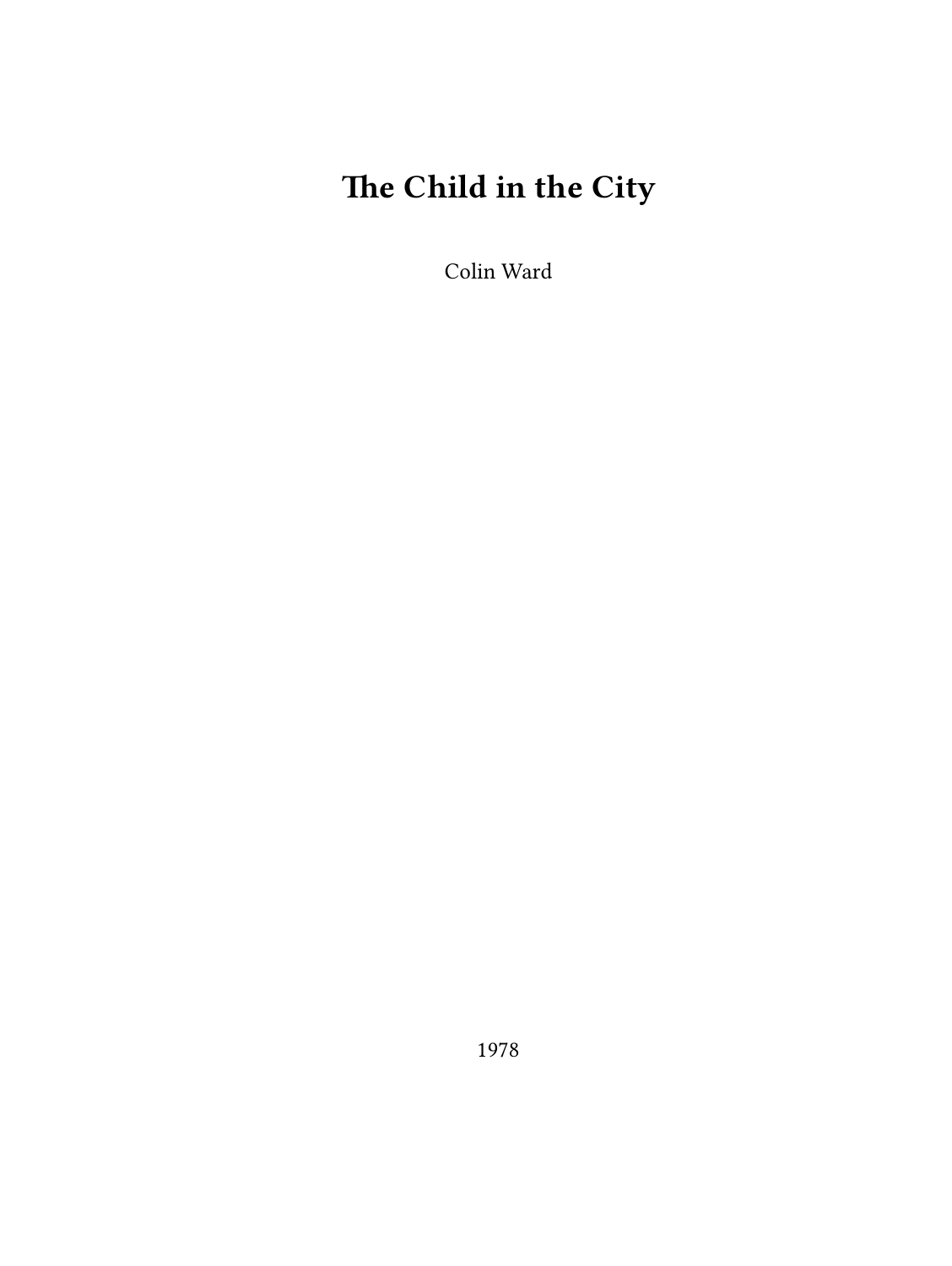# **Contents**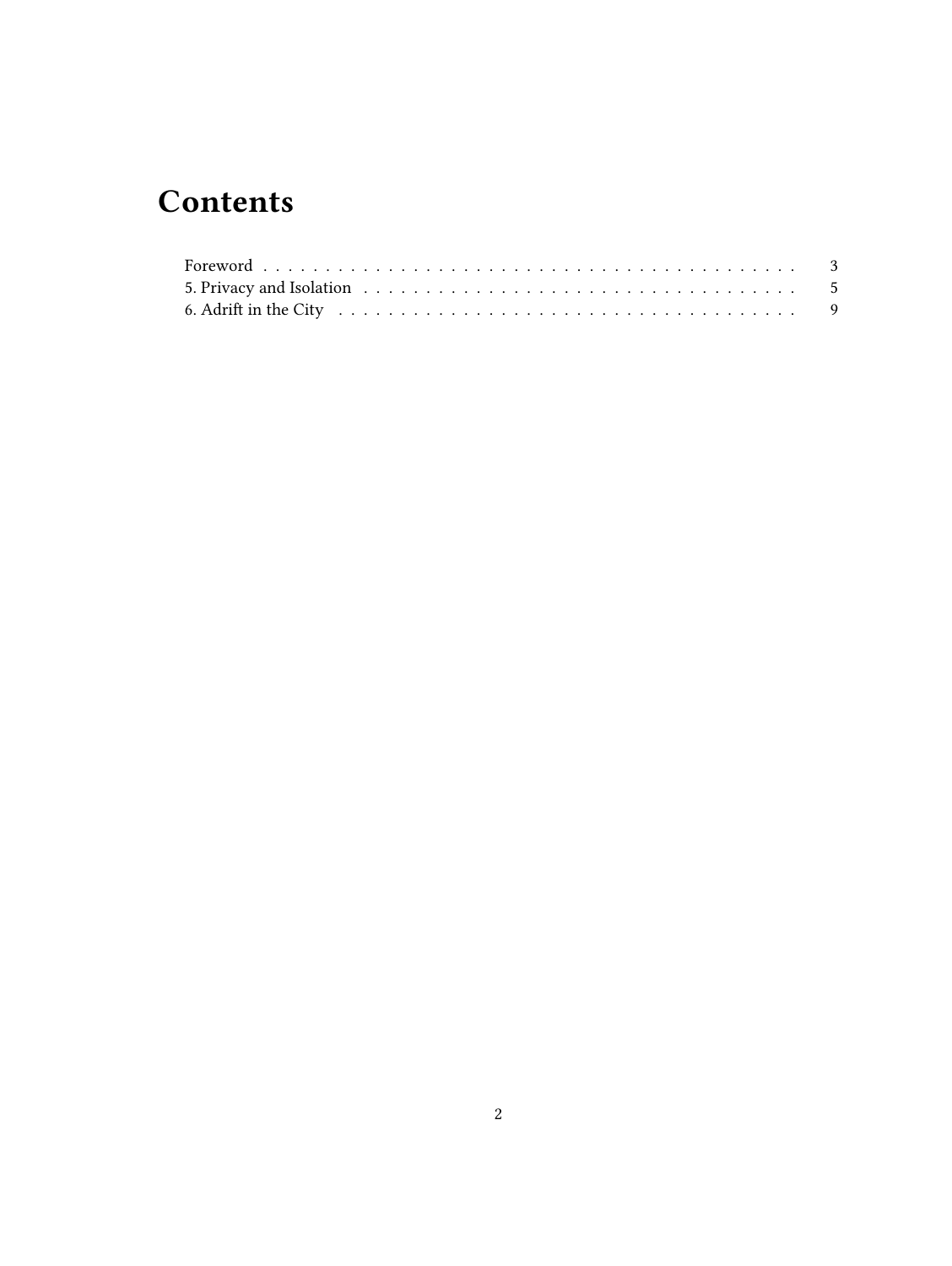### <span id="page-2-0"></span>**Foreword**

This book is an attempt to explore the relationship between children and their urban environment. It asks whether it is true, as very many believe it to be true, that something has been lost in this relationship, and it speculates about the ways in which the link between city and child can be made more fruitful and enjoyable for both the child and the city.

But the title, and perhaps the very concept, are open to criticism because they imply that it is possible to speak in general terms about either children or cities. We need to be reminded, as Margaret Mead never fails to remind us, that "It's a good thing to think about the child as long as you remember that the child doesn't exist. Only children exist. Every time we lump them together we lose something". It is not just a matter of the enormous differences between individuals. Every child is in a different state of being or becoming. The legal definition of childhood varies from one place to anther, and according to the kind of right or obligation we are discussing. In Britain a whole series of laws, or rather a random accumulation of laws, grants rights or imposes duties at different ages, which in very general terms define the status of childhood. This book is concerned broadly with people within the age-range of compulsory schooling in Britain: five to sixteen. But many would claim that, in terms of life-chances and formative experiences, the most crucial things have already happened to us by the time that as five-year-olds in Britain, or as sevenyear-olds in many other countries, we first attend school. The most important thing of all is the accident of whose children we happen to be.

Similarly in most parts of the world it would be foolish to describe a fifteen-year-old as a child. We may adopt the word adolescent to describe those fellow-citizens who are between puberty and the age of full adult rights, an age which, without much debate or opposition, has been lowered from 21 to 18 in many countries in the last decade. But is adolescence simply a creation of society? Frank Musgrove, in a memorable phrase, claimed that "the adolescent was invented at the same time as the steam engine. The principal architect of the latter was James Watt in 1756, of the former Rousseau in 1762." Today not merely adolescence, but the self-evident condition of childhood is under questions as a timeless and universal concept. The work of sociologicallyminded historians like Philippe Ariés and Peter Laslett has made us realise how recent is our concern for childhood as such. "Children are a modern invention," remarks the playground pioneer Joe Benjamin. "They used to be part of the family."

The family is almost always a more crucial element in a child's destiny than the city, and in diagnosing the social ills of the city moralists point to the high incidence of "broken families" and lament the death of the "extended family", but the social historians point to the mortality statistics. A walk through any old graveyard supports the view that in breaking families the divorce court has simply taken over where the funeral undertaker left off, and explains a great deal about our ancestors' attitude to childhood. By selecting the evidence we can show that the child in past societies was accorded something of the dignity that accrues to someone with an economic role in this world, or we can exhibit the child as the victim of grotesque exploitation, or we can show that the history of childhood, as Lloyd Demause argues in the opening chapter of his book of that name, "is a nightmare from which we have only recently begun to awaken."

Mr Demause believes that the history of child-rearing can be seen as a series of six overlapping modes, of which the newest, the "helping mode" begins (he thinks) in the mid-twentieth century and results in a child "who is gentle, sincere, never depressed, never imitative or group-oriented, strong-willed, and un-intimidated by authority." Few adults would deny as individuals that they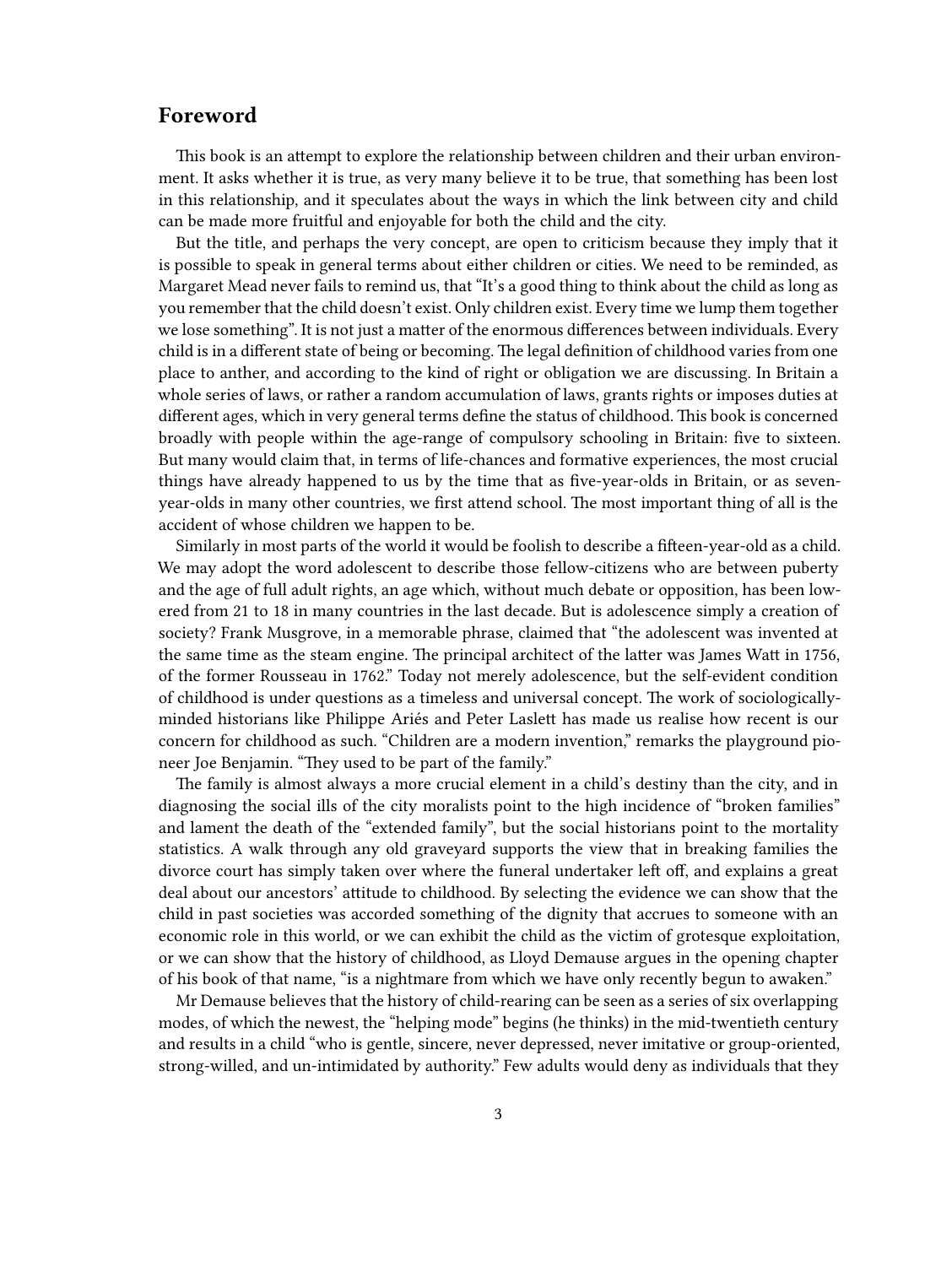sought to adopt a helping mode in relationships with the children who share their lives and their cities, even though they might feel less confident that it would produce this particular combination of attributes. But our question in this book is whether the city, as a human institution, adopts a helping mode towards its young citizens, or whether Paul Goodman was right when he declared years ago that "the city, under inevitable modern conditions, can no longer be dealt with practically by children" because "concealed technology, family mobility, loss of the country, loss of neighbourhood tradition, and eating up of the play space have taken away the real environment".

A child is… well, a child is what you recognise as a child, and I am going to be equally evasive in defining the city. Traditionally there are differences between the British and American usage of the word. The expansive founding fathers of some Western town may have named it as the city it never quite became. Sleepy British towns that happen to contain an Anglican cathedral are called cities and indeed this may be just for as Leslie Lance once remarked, "Canterbury and St Davids are cities in a way that hundreds of large nineteenth and twentieth century towns are not." A city is loosely defined as a human settlement larger than a town, and there are already seventy-five cities with populations greater than a million. Soweto, whose children were provoked into revolt in June 1976, has over a million inhabitants, but is known as a township. It is estimated that by the end of the century the greater part of the world's population will be living in million-sized cities.

But the distinctions between city, suburb, small town and village, grow less tenable as the years go by. In what sense is the village-dweller who commutes to the city, and whose children commute to the nearest urban school, to be thought of as a villager? Claus Moser and William Scott in their study of British Towns warn us that "One is all too ready to speak of the urban dweller, the urban pattern, the urban way of life without appreciating the variations found both within and between the cities." There are more similarities between urban and rural life in Britain than between urban life in Britain and urban life in Burma. THere is much more in common in the experiences of children in affluent families, rural or urban, than in those of rich and poor children in the same city. In practice it is more sensible to think of the city region than of the city itself and it is only fiscal and administrative realities that persuade us that the city as an entity still exists. These considerations profoundly affect the viability of cities but our considerations of the lives of children should not be limited by some obsolete political boundary.

As a third disclaimer I should warn the reader that this book is not the product of interviews in depth with a random sample of a thousand children in a hundred cities. Much might be learned from such an enterprise, but not acted upon. I have met a great many people who have found fulfilment in trying to meet the needs of city children, from Alex Bloom to Marjorie Allen of Hurtwood. Their motivation came, I am convinced, not from statistical surveys, but from empathy, from their own and other people's recollections and from sympathetic observation of what children actually do. Everyone has been a child, and the philosopher Gaston Bachelard devoted a book The Poetics of Space to evoking, through daydream, meditation and the resonance of the evocations of others, the newness of childhood experience of the environment. "After 20 years," he says, "in spite of all the other anonymous staircases, we would recapture the reflexes of the 'first stairway', we would not stumble on that rather high step. The house's entire being would open up, faithful to our own being. We would push the door that creaks with the same gesture, we would find our way in the dark to the distant attic. The feel of the tiniest latch has remained in our hands… We are the diagram of the functions of inhabiting that particular house, and all the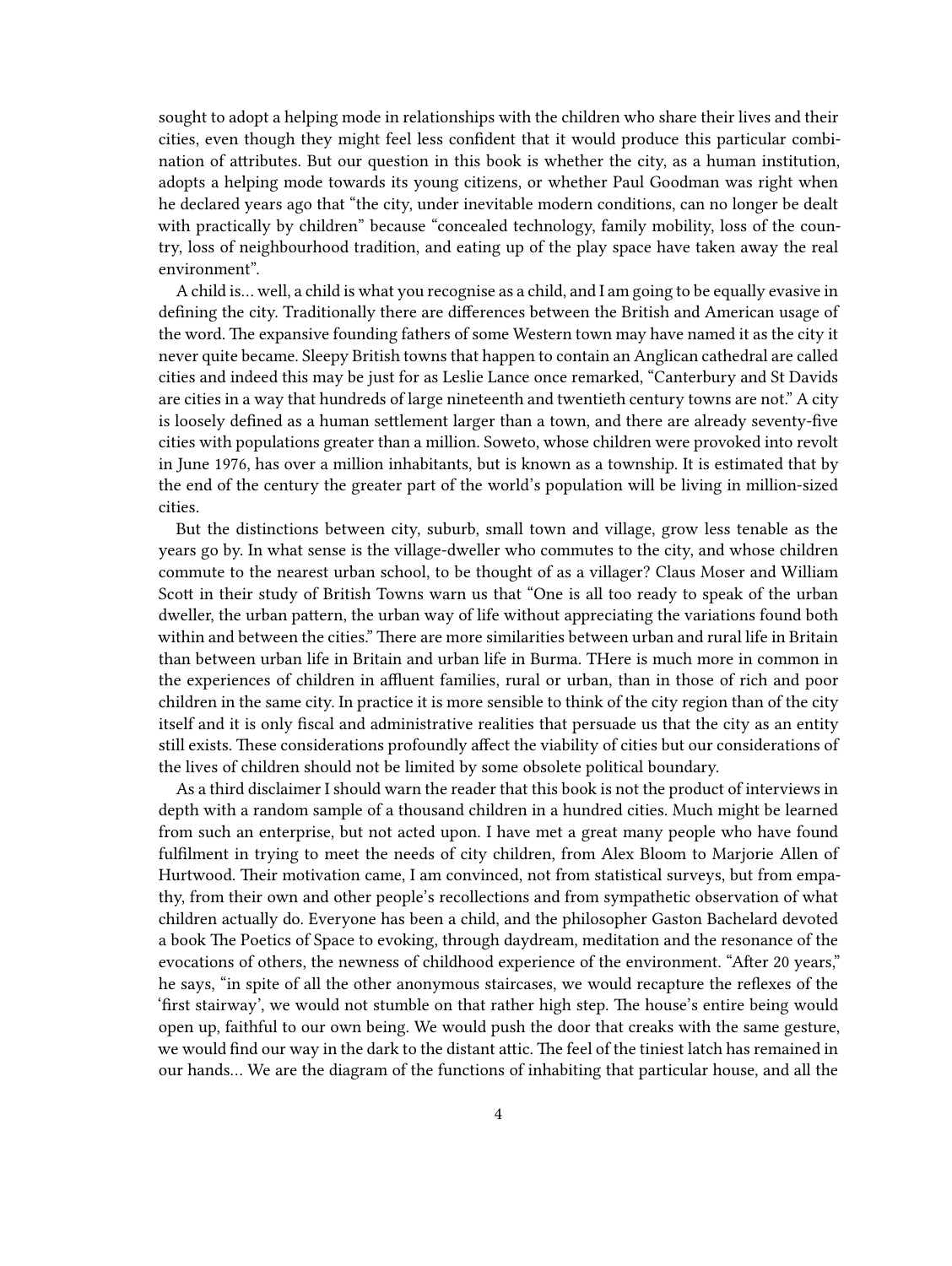other houses are but variations on a fundamental theme. The word habit is too worn a word to express this passionate liaison of our bodies, which do not forget, with an unforgettable house." It is with this kind of experienced reality that I am trying to entice the reader to stand in the footprints of the contemporary urban child.

There is a final apology to be made. I have referred to the generalised child as he, when I meant he or she, since I can scarcely use the word it. But even granted that it is conventional to use the male pronoun to subsume both sexes, and granted that my own experience as individual, as parent and as teacher has been confined to boyhood, I have been made conscious in compiling this book that very often when I use the word he, this is what I mean, Boys do experience, explore and exploit the environment much more than girls do. They are also, in all but one vital respect, much more exposed to its hazards. Some of the implications of the differing environmental experiences of boys and girls are discussed in this book.

In attempting to convey the intensity, variety and ingenuity of the experience of urban childhood, the photographs are probably more effective than the text, and I am especially indebted to Ann Golzen who instantly grasped what pictures were needed and went out and took them. I am grateful too to the other photographers and especially to Becky Young and to Sally and Richard Greenhill. I also have a debt to innumerable children and adults who have talked to me about their environmental experiences and to all those people whose written accounts I have gratefully looted. Anyone writing on a theme like this must be conscious of an indebtedness to Iona and Peter Opie. It's hard to imagine that they have not said the last word on children's games. I am certain too that Paul Goodman was the first to articulate the misgivings of many who have been concerned with the obstacles faced by the children of our cities in attempting to grow up. John and Elizabeth Newson's long-term study of children growing up in an English city is going to be increasingly important for anyone examining urban childhood, as is the National Child Development Study directed by Mia Kellmer-Pringle of the National Children's Bureau. I must also acknowledge my indebtedness to the work of Kevin Lynch and his colleagues.

Godfrey Golzen first suggested this book, and I owe much for particular insights and items of information to Eileen Adams, Joe Benjamin, Jeff Bishop, Pauline Crabbe, Lois Craig, Felicity Craven, Aase Eriksen, Anthony Fyson, Roger Hart, Muffy Henderson, Brian Goody, Robin Moore, Rose Tanner and David Uzzell.

It would be impossible to write about childhood without exploiting one's own family and I am conscious of what I owe to my wife Harriet War, and to my five children of the city, Alan Balfour, Douglas Balfour, Barney Unwin, Tom Unwin and Ben Ward.

#### <span id="page-4-0"></span>**5. Privacy and Isolation**

"At some stages parents are aware that their children would dearly like a room of their own. At yet other ages children may appear to create separate places for themselves and their friends, places into which the intrusion of an adult is a profanity. To my knowledge, no researcher has attempted to trace the development from the den made with a cardboard box under the kitchen table by the three year old, to the den made at the bottom of the garden out of branches by the nine year old, to the 'private´ room of the teenager, to the study, library or den of the adult. There are clearly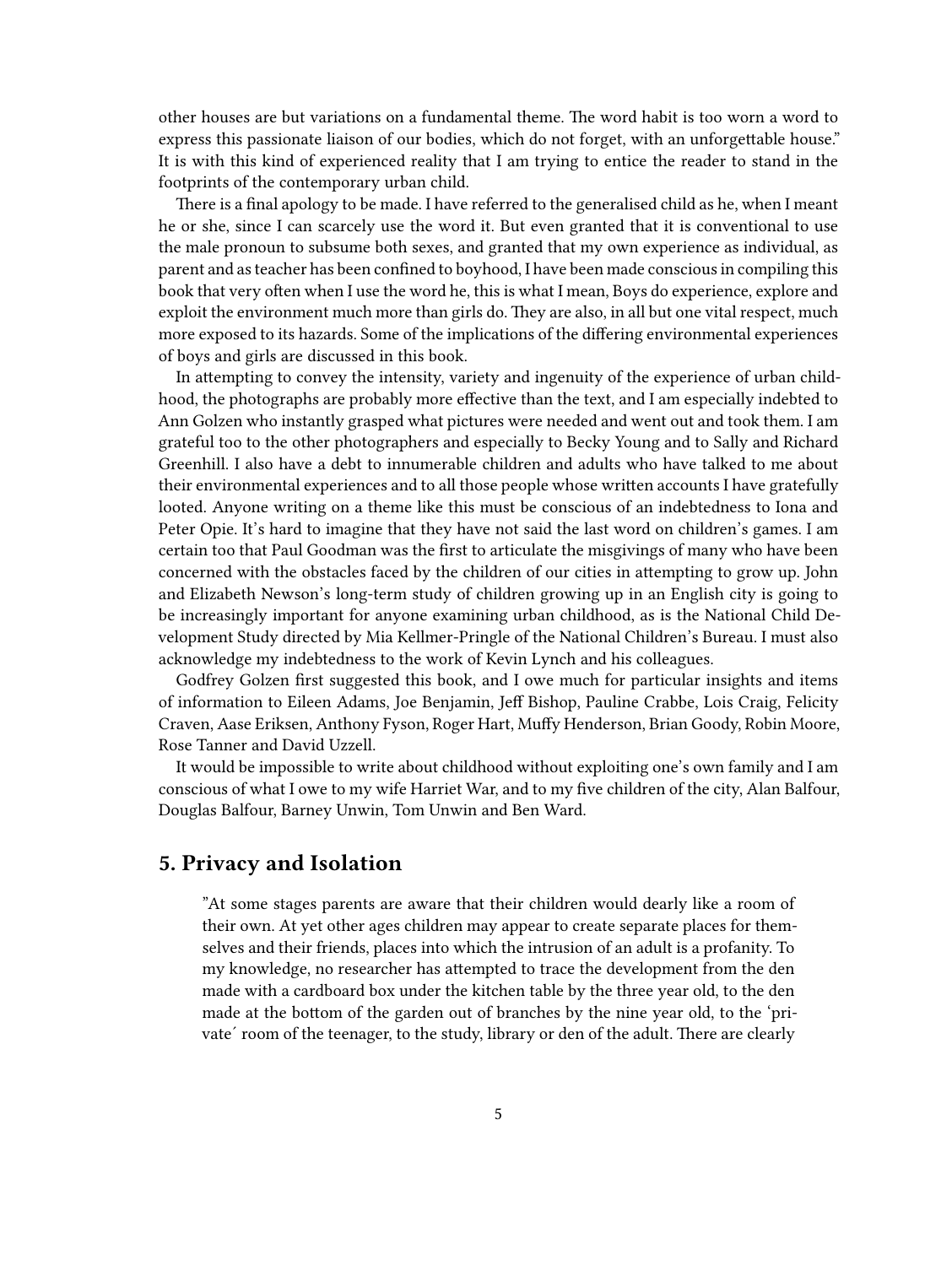similarities in these different uses of space but differences in the way in which these places take on their form and meaning at the different stages in development."

#### DAVID CANTER

The quest for personal privacy and the sense of social isolation are not opposites in the experience of the urban child. The same child who is most deprived of a private and personal place is likely to be the child who is most isolated socially. Inner city teachers, even very experienced ones, are so accustomed to mobility, freedom of access to transport and social competence in getting around, that they are continually surprised that so many of the children they teach lead lives confined to a few streets or blocks. A survey conducted for the Community Relations Commission found that just under half of the children under five in the Handsworth district of Birmingham *never* went out to play. "They have no access, either exclusive or shared, to play spaces at the front or back of the house and their parents feared for their safety if they let them out."

Describing an infant´s school in Islington in North London, Sue Cameron remarks that "The experience of many of these children during the first five years of their lives has been so limited that they come to school like so many blank pages. Near the school is a park and a busy Underground station, but many of the children have never been inside the park and some of them don't know what a tube train looks like. Asked what they did a the week-end, they usually say they just stayed at home." Even when we assume that they *must* have been around by the time they reach thirteen or fourteen, we find that such children´s world is fantastically restricted. Teachers in a school on a housing estate in Bristol told me of the shock with which they learned that some of their teen-age pupils had never been to centre of the city. Teachers in the London borough of Brent told me of 13 and 14 year olds who had never seen the Thames; teachers in the boroughs of Lambeth and Southwark, in schools a few hundred yards from the River told me of pupils who had never crossed it.

It is difficult to convey the psychological isolation of the deprived urban child, though readers of George Dennison´s account of the First Street School, may gather something of its implication, and of the paradox that many city children are just not hooked onto those "educational networks of fantastic riches and variety" that the city through its very existence provides. The hero of Vittorio de Seta´s *Diary of a School Teacher* found that his pupils in a working-class suburb of Rome "did not feel that the belonged to the big city" and when he took the class to explore the ancient heart of the city, they were "like tourists in their own town." Even the adolescents of Kevin Lynch´s UNESCO study, were, in his view, the victims of "experimental starvation". He found that distance is not the essential restriction on the movement of young adolescents away from their local areas. More important is the mixture of parental control, personal fear and a lack of knowledge of how to get about, as well as the availability and cost of public transport. "It is thus not surprising that many of the children speak constantly of boredom. There seems to be little to do or see that is new."

Innumerable studies of delinquent or potentially delinquent children in the world´s cities stress their insecurity and isolation. Aryeh Leissner, with experience of both New York and Tel Aviv, remarks that "street club workers were constantly aware of the feelings of isolation which pervaded the atmosphere." He says of the latter city that "the young, as well as the adults of these poor communities identify themselves as inhabitants of their own immediate neighbourhoods. But they say that they are 'going to Tel Aviv´, when they leave their own areas to attend to some business in other parts of the city, sometimes only a few minutes' walk or a short bus ride away.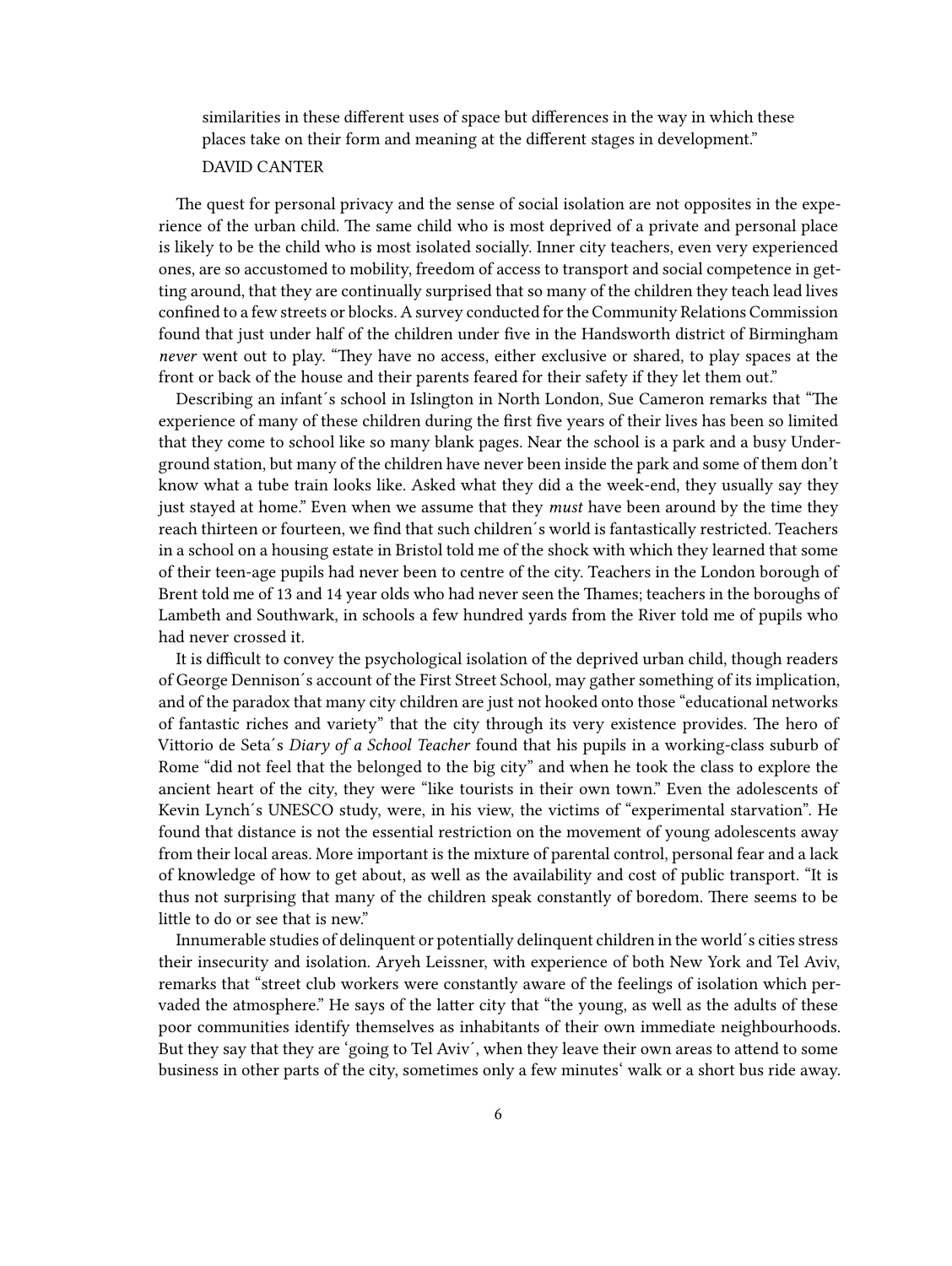They distinguish between shops, cinemas, cafes, etc., in their own neighbourhood and 'in Tel Aviv´. Although their own communities are geographically and administratively integral parts of the City of Tel Aviv, the people who live in the these communities do not seem to feel as if they are."

In Chicago, J. F. Short and F. L. Stodtbeck noted that "the range of gang boys´ physical movements is severely restricted" not only for fear of other gangs, but also because of a "more general lack of social assurance." James Patrick found the same "social disability" in the Glasgow boys he observed.

The lack of social assurance certainly does amount to a social disability for many city children. Some children steal, not because they have no access to the purchase money, but because they find it a less arduous transaction than the verbal encounter with the seller. They move like strangers through their own city, so that one is forced to admire those cheerful rogues who know every inch of it backwards and get involved in much more serious and sophisticated offences, just because they have absorbed the structure and functions of the city.

The poor child, who is usually the most isolated from the life of the city *as* a city, is also, paradoxically, the child who is denied the solace of solitude. He is seldom alone; he is the child who is least likely to have a bedroom or a bed to himself. In many of the cities of the world, the very concept of privacy for the child is meaningless. What sense does it make in Hong Kong or Manila to speak of the child´s right to privacy? We may suggest that people don´t miss what they have never experienced, and there is evidence that different cultures have different concepts of personal space, though even the poorest of cities, one of the things that wealth buys is privacy. Gaston Bachelard pitied those children, who lacking a room of their own to go and cry in, had to sulk in the corner of the living room, though the boys interviewed by Florence Ladd, because their bedrooms were shared, mentioned the living room or sitting room as a place where one might be alone.

What does privacy actually mean to the child? Maxine Wolfe and Robert Laufer of the City University of New York have been investigating the concept of privacy in childhood and adolescence, by questioning children aged between five and 17. Not surprisingly, they found that the idea became more complex with age, but they found four major meanings at all ages. The first was that of being alone and uninterrupted, or of being able to be alone. The second was that of controlling access to information – being able to have secrets. Once the child goes to school, he is able to reveal some things to one set of adults, the parents, and other things to others, the teachers, and to differentiate between siblings and other children in the disclosure and withholding of information. The third meaning was that of "no one bothering me", and the fourth was that of controlling access to spaces. Three of these four meanings were given more frequently by those children who had their own rooms – being alone, no-one bothering me, and controlling access to spaces ("no one being able to go into my room; no one can come in unless I want them to"). Keeping secrets, and not telling what you are thinking, were available to all groups, though this aspect of privacy, the control of information, is obviously important to those children who were not able to secure it physically. The researchers point out that "a child who has never had a room of his own may not define privacy as a physical separation from others but may develop techniques of psychological withdrawal. A child in a small town, once aware that control of personal history is impossible, may not see this as a relevant aspect of privacy."

The comparison with the situation of the small town child raises the question of the relative isolation and privacy of children, all along the rural-urban continuum. We assume that the coun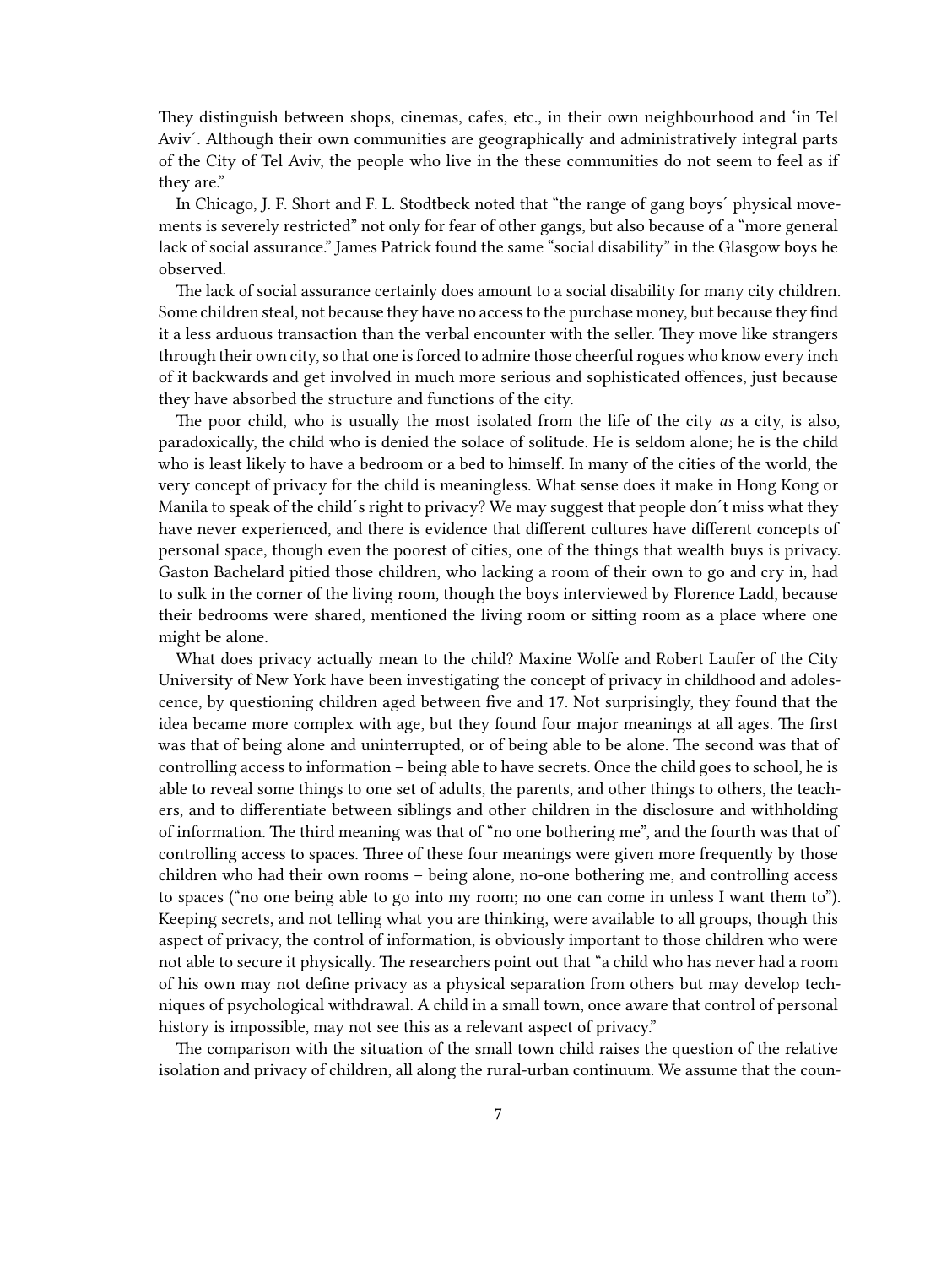try child is more isolated, but he is usually part of a far more homogeneous community, just as he was in the "village in the city" when urban communities were more stable. We assume that he had more privacy, but as Maxine Wolfe and Robert Laufer suggest, "if city children walk around the corner or a few streets away from home there is a high probability they will not be known. The child living in a small town may have to go further (i.e. into the woods) to achieve the same type of privacy."

The isolated child in the city is unfamiliar with the public transport system, with the use of the telephone, with the public library, with eliciting information from strangers, with the norms of behaviour in cafes and restaurants, with planning his activities an advance, with articulating or responding to requests outside the immediate family circle. The reader might well ask whether such a child really exists, and the answer from any inner city teacher would be that children as isolated as this from the mainstream of urban life, exists in very large numbers. Various attempts are made to provide an explanation for their isolation: the idea of a "culture of poverty", the idea of a "cycle of deprivation", and the idea of a "restricted language code." Each of these explanations has its passionate opponents, who see them as modern versions of the Victorian equation of poverty with sin, the idea that the poverty of the poor is their own fault, or as an assumption of the superiority of middle class values.

But if we simple want to know why so large a proportion of inner city children grow up unable to manipulate their environment in the way that is taken for granted in the middle class home, we are bound to look for explanations in the social isolation of the home of the modern inner city child, soberly analysed by Martin Deutsch in these terms: "Visually, the urban slum and its overcrowded apartments offer the child a minimal range of stimuli. There are usually few if any pictures on the wall, and the objects in the household, be they toys, furniture, or utensils, tend to sparse, repetitious, and lacking in form and colour variations. The sparsity of objects and lack of diversity of home artefacts which are available and meaningful to the child, in addition to the unavailability of individualised training, gives the child few opportunities to manipulate and organise the visual properties of his environment and thus perceptually to organise and discriminate the nuances of that environment…. It is true, as has been pointed out frequently, that the pioneer child didn´t have many playthings either. But he had a more active responsibility towards the environment and a great variety of growing plants and other natural resources as well as a stable family that assumed a primary role for the education and training of the child."

The tragedy of the isolated city child, and the dilemma of all our efforts to alleviate his deprivation were most poignantly expressed by John and Elizabeth Newson as they reached the third stage of their long-term study of child-rearing in an English city. They remarked that they are continually asked to specify how children should be brought up, while they have never claimed to be capable of giving such advice. They have, however, reached a conclusion: "Parents at the upper end of the social scale are more inclined on *principle* to use democratically based, highly verbal means of control, and this kind of discipline is likely to produce personalities who can both identify successfully with the system and use it to their own ends later on. At the bottom of the scale, in the unskilled group, parents choose *on principle* to use a highly authoritarian, mainly non-verbal means of control, in which words are used more to threaten and bamboozle the child into obedience than to make him understand the rationale behind social behaviour: and this seems likely to result in a personality who can neither identify with nor beat the system. In short, privileged parents, by using the methods that they prefer, produce children who expect as of right to be privileged and who are very well equipped to realise these expectations; while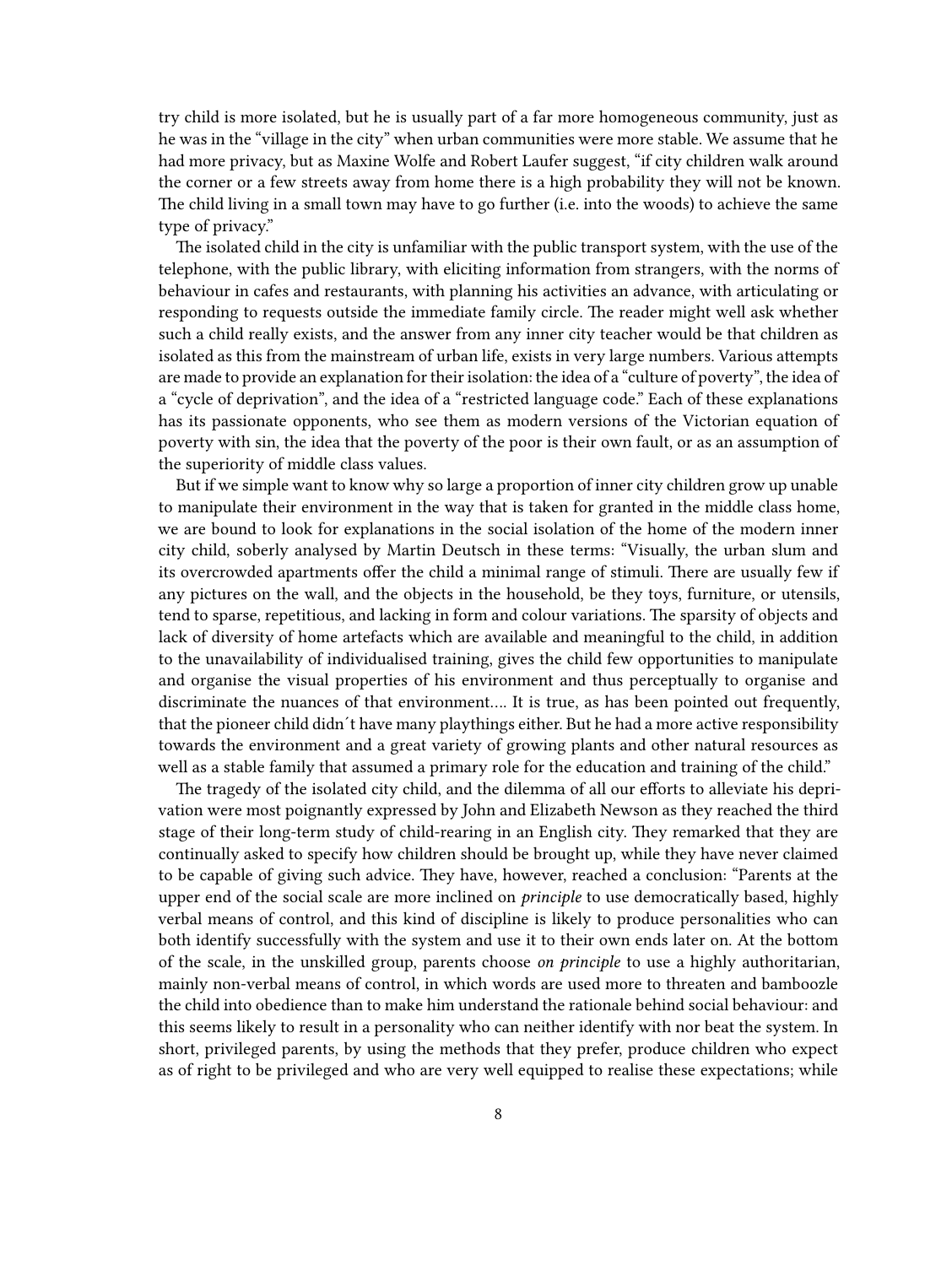deprived parents, also by *using the methods that they prefer*, will probably produce children who expect nothing and are not equipped to do anything about it. Thus the child born into the lowest social bracket has everything stacked against him *including his parents´ principles of child upbringing*."

This is a bleak conclusion, made all more pointed by the fact that it is the outcome of many years of investigation and reflection. It underlines the vital compensatory role of nursery education, of efforts to improve the quality of child-minding, and of all those attempts, in and out of the schools, to enlarge the environmental experience and capability of inner city children. But it also leads us to speculate on the difference between the "slums of hope" and the "slums of despair". Oscar Lewis, who invented the concept of the culture of poverty, remarked that in Cuba, or in the squatter cities of Peru, Turkey, Athens, Hong Kong and Brazil, there are millions of poor people, but little sign of the culture of poverty. For the child in such places there are few of the blessings of privacy, but we may speculate that there is little of the crippling isolation that envelops the poor child in the rich cities.

## <span id="page-8-0"></span>**6. Adrift in the City**

"In the meantime I wait for my clients. Let the children – our examiners – come with their hot hands and fragrant round heads, their laced shoes that swing like pendulums, and the smiles they display like medals, their atavistic fears and amazing ability to learn, their obsessions and cajoleries, their relentless selfishness and irresistible weakness, their vulnerable docility and their mirror images of our own depravity…

"Let the runaways come, those caught after nights spent in the woods, in confessionals, cotton bales, sandboxes, or empty pigsties; the boy who is inconsolable because his mother has moved him to the floor to make room in bed for her new lover; the girl who was going to put her half-sister´s eye out with a red-hot poker but dropped it at the last minute; the youth whose father chased him around the yard with a knife and almost caught him when a pious widow next door tripped the father up with her broomstick, pulled the boy in, and laughed and cried, and covered him with kisses while he ate and sleet…

"Let all the others come, those whom no amount of candy, tears, and toy trains can keep at home, who climb out of the window, toss their school bags into the cellar, hide stolen money under their inner soles, arm themselves with compass, kitchen knife, paper mask, and flashlight, and set out for the border, for new worlds across the sea, but end up un jail…"

#### GEORGE KONRAD

The city is an irresistible magnet. For the young in small towns and villages where nothing ever happens, it pulls with the promise of variety and excitement. It draws those who chafe against the daily round and common task, those who feel that they can no longer stand Mum and Dad and the constraints they represent, those who know that back there in Deadsville there are going to be no jobs and no prospects, that nothing is *ever* going to happen.

When Theodore Dreiser was a child in Evansville, Indiana, his older brother came back from Chicago and declared, "You never saw such a place!… that´s the place for a family, where they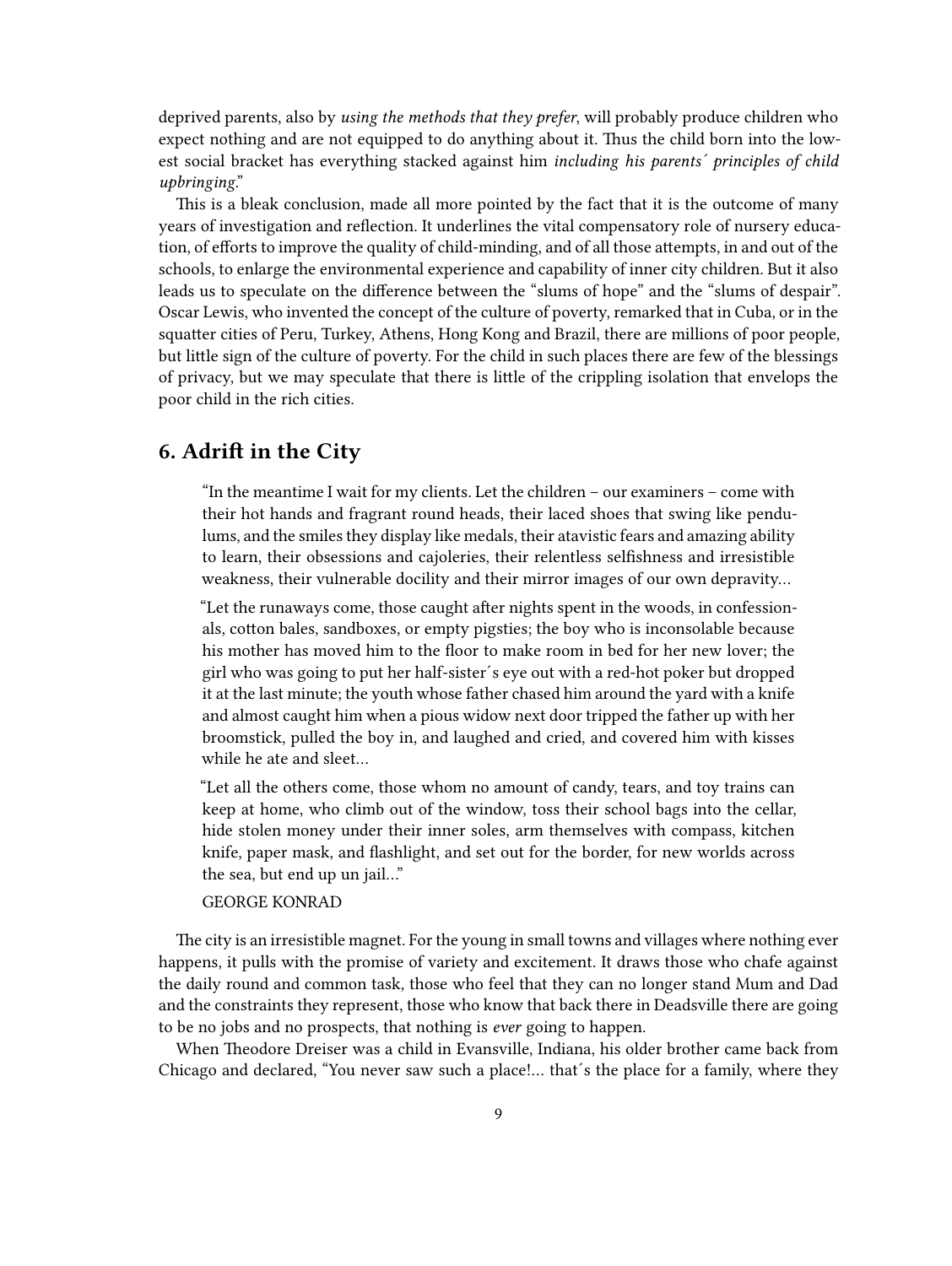can do something and get along! Not stuck off in a little hole like there! Why, say, there must be four or five hundred thousand people there! And the shops! And the high buildings!"

Literature, tradition and the conventional wisdom have sanctified the small town, in Europe, America and the rest of the world. The town was small enough to be home: "not just the house but all the town. That is why childhood in the small towns is different from childhood in the city. Everything is home." To Eric Sevareid everything was home, and for Page Smith, even the "bad boys" of the small town were pranksters rather than delinquents, and to his eyes the town "offered the boy and extraordinary degree of freedom within the security. A suburban neighbourhood might rival the town in the secure world that enwombed the growing boy, but it was generally a world of barriers, of barred exits, of nurses and solicitous aunts."

He goes on, "In every recollection of the town we find the symbol of water. In its classic form it is the old swimming hole or the broad Mississippi of tom sawyer or Huck Finn. It is the symbol for freedom and also for mystery and perhaps for something deeper. In the swimming hole, clothes and the conventions of the town are discarded. The adult world is rejected in this unique arena which custom has allowed as the American boy´s special preserve. The pond, the lake, the river, the swamp, the stream; it is as though here the small- town boy is dimly aware that he touches the source of life – dangerous, strangely loving and enfolding."

Dangerous and enfolding, but tolerating rather than loving, the analogy of water fits the city too. *Town Swamps* was the title George Godwin gave to his study of the city in the eighteen-fifties. Immersed in the city, symbol too, of freedom, mystery and the discarding of small- town conventions and assumptions, you sink or swim. The thoughtful youngster in a small or provincial city, unless he has a foothold on the escalator of higher education, knows exactly the job prospects awaiting him if he stays at home. Armies are recruited this way. For the boy from an Egyptian village the army is an education, an initiation into sophisticated urban habits, an opportunity to acquire saleable skills. But you don´t have to go to collapsing traditional societies to see the same phenomena. A young soldier from South Shields said to me, " I reckoned I had only two choices: to become a hippy or to join the army. When I go home, not that I always do go home when I have leave, I meet the boys who were at school with me. The ones who are still there are drawing social security and I just have to buy them drinks. The others have gone to Newcastle or London."

As juvenile unemployment grows, the flight, not only of the young who have left school, but of those who simple abandon school, home and parents, because these seem no longer relevant to their needs, set out for the big glowing city, like moths fluttering towards the light. In the late nineteen-sixties they came from the stricken cities of Northern Ireland, from Scotland and the North East. By the mid-1970s they were coming from a much wider and more dispersed series of home towns. What jobs are open to the school-leavers of Herefordshire, for example, in the summers of the late seventies? In the hinterland of other world cities, the same juvenile migration is far more obvious.

Their elders, from Italy, Spain, Portugal, Greece, Yugoslavia, Turkey, and North Africa, flocked to the industrial conurbations of Western Europe to provide labour for the jobs the natives were no longer willing to undertake themselves. Those who returned, bringing the hard-earned consumer goods of the big city, showed those who remained, as well as their children, what thy had missed. The situation was beautifully and bitterly described by Guy de Maupassant in his story of the peasant families who "laboriously tilled the unfruitful soil to rear their children. All of them were brought up with difficulty on soup and potatoes and fresh air." A rich lady seeing the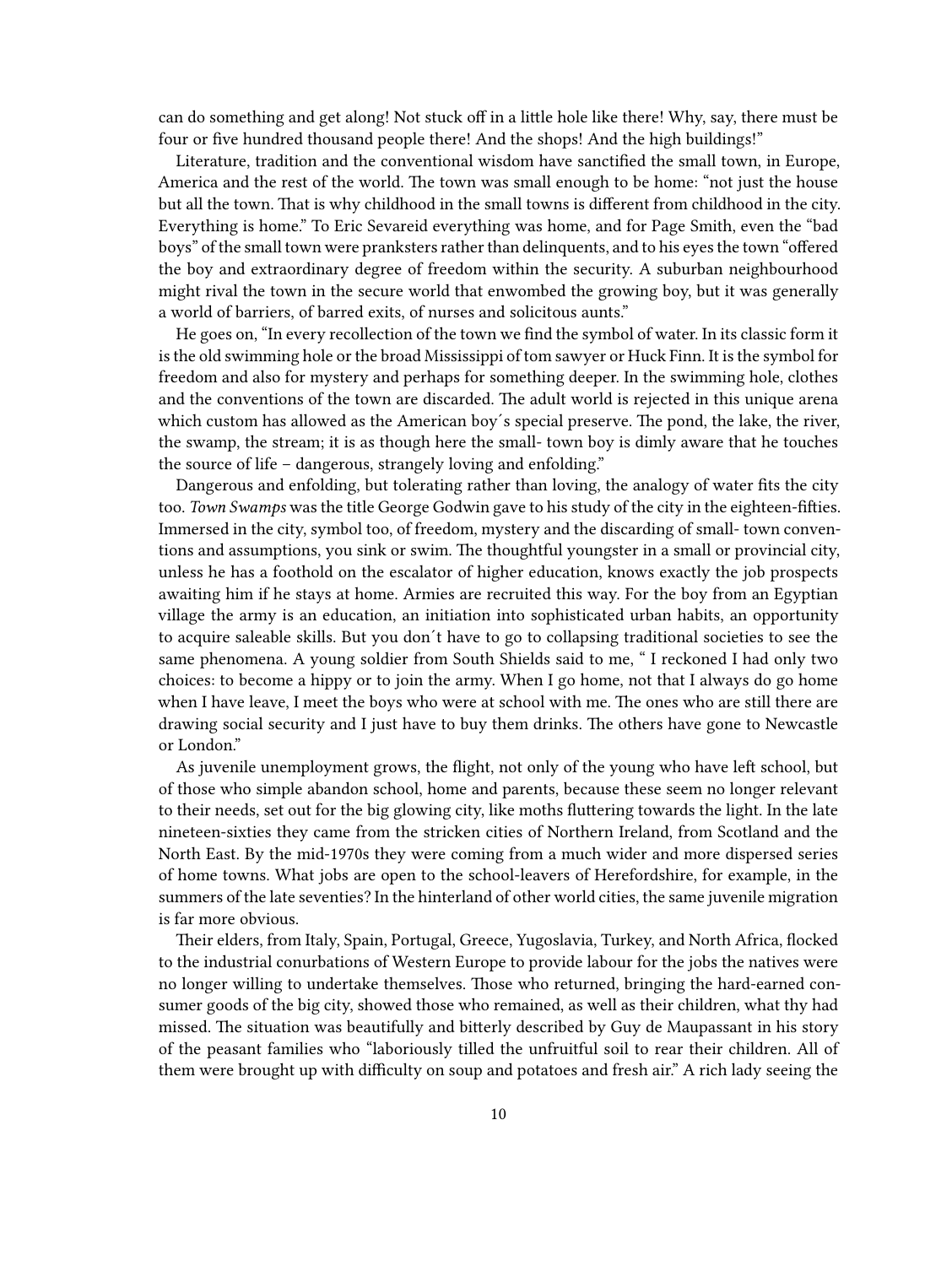youngest of the Tuvache children grubbing around in the dust, took a fancy to him, plied him with pennies, sweets and kisses, and finally sought the reluctant parent´s agreement to his adoption. Indignantly they refused, but she was more successful with the Vallin family next door. Little Jean Vallin was adopted, and years later returned to visit his parents, who proudly displayed him to the priest, the schoolmaster and the mayor. Charlot Tuvache watched sourly from the doorway of his parent´s cottage, listening to their tut-tutting about the family next door. "Fools" he said in the darkening porch, "it´s parents like you who bring unhappiness to their children."

The rich lady, Mme d´Hubiéres, is the city beckoning the young, for opportunities, experiences and joys thy never thought could be theirs. Everything, from hoary traditions like Dick Whittington to the latest tv advertisements, persuades the present day Tuvache kids that the big city is where the action is and every kind of change and excitement is to be found.

The reality is totally different of course, but perhaps the surprising thing is not how many young people make the enormous emotional and psychological leap to the big city, and with such inadequate preparation for experience, but how many resist its magnetic attraction because the ties of family and familiarity, of place and reassuring routine are sufficient to hold them in an environment which has pathetically little to offer. Spend an afternoon on early closing day in an English or Scottish provincial town, and ask what it has to offer for the young. A hundred years ago George R. Sims (author of Christmas Day in the Workhouse) met a hopeful pair at Highgate nearing their destination as they saw the city lights, and wrote the ballad that brought him, but not them, fame and fortune:

O cruel lamps of London, if tears your light could drown,

Your victim´s eyes would weep them, O lights of London Town!

Its American equivalent, from 1877, had words and music by the Rev. Roberts Lowry, pastor of Plainfield, New Jersey. Kenneth Allsop called it the song that impaled America, because it "stated a commonplace truth a precisely the emotional pitch a which it is felt by us all." It was "Where Is My Wand 'ring Boy Tonight?" and considering the vast numbers of children in the United States who leave home every year, its success was predictable. "In 932 a Chicago University research team reported for the Children´s Bureau that there were probably 200,00 juvenile hobos then in movement on America´s highways and railroads – and then apologetically adjusted their estimate to that appalling sum of half a million… "Most of those interviewed by the busy sociologists of the day said they had left home so that there would be one less mouth to feed. More than half came from homes broken by death, separation and divorce. Most of them, Thomas Minehan found, remained within five hundred miles of home doing the circuit from city to city, forced to keep moving by relief policies which were harder on juveniles than on older vagrants. Allsop says that "Where an adult was given six meals and two nights´ lodging, the boy tramp got one of each. (A girl tramp was sent to jail.) By forcing the youngsters out of town and onward, the relief men argued, they were forcing them back home. In reality, because few had homes, they were being forced into beggary and theft."

Over forty years later in the mid-1970s there were estimated to be not half a million, but a million runaway children in the United States, with an average age of fourteen. Few were driven by hunger or poverty. Indeed, the motives they reported to solicitous interviewers – usually a mild parental rebuke – seem a trivial reason for finding one´s way thousands of miles to the cities of the West Coast just to hang around begging for change from passers-by. The issue only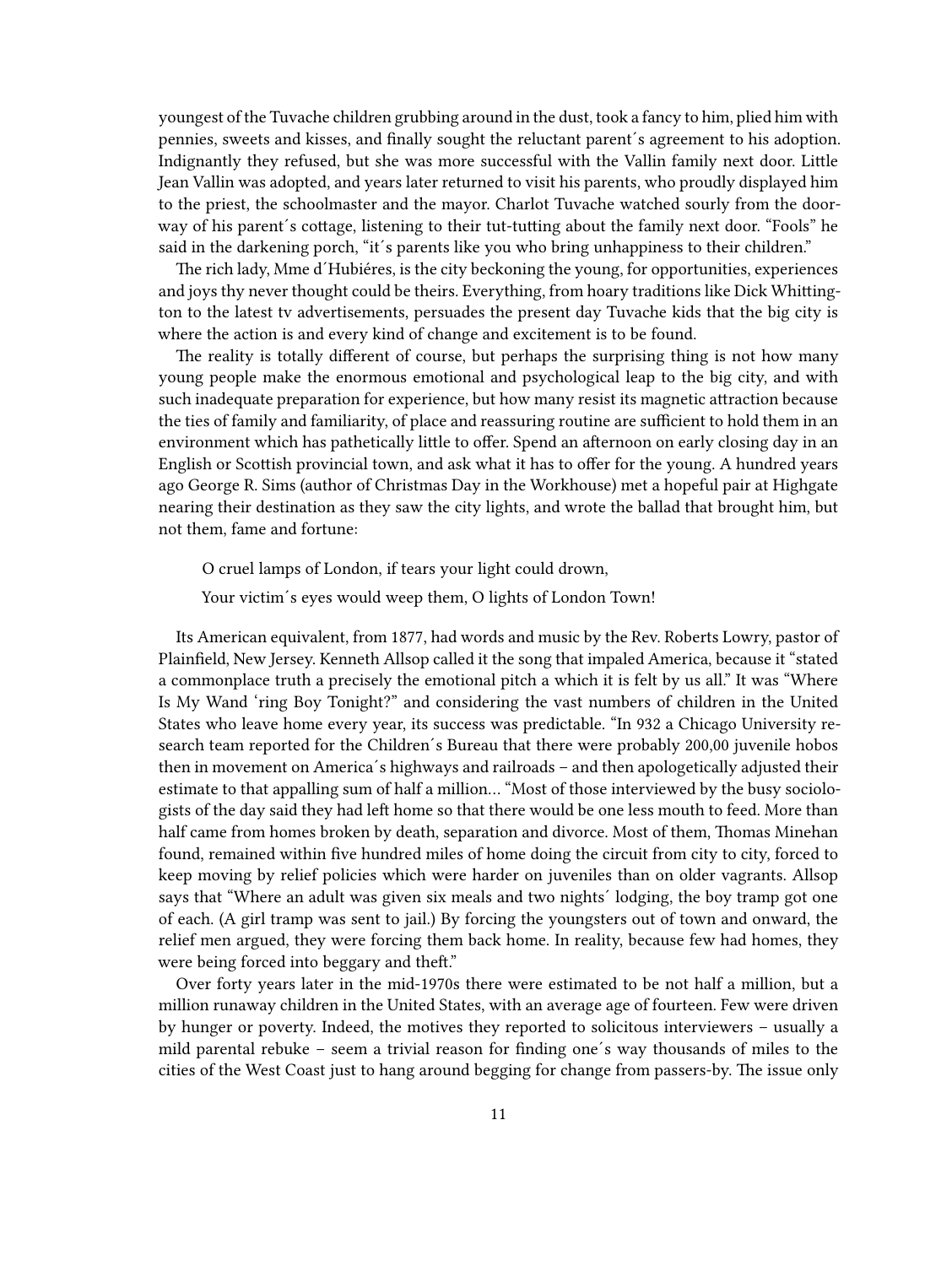gets highlighted because of some tragedy – the murders of missing girls in Tucson, Arizona in 1966 or of missing boys in Houston, Texas in 1973 – when weary policemen explain that in any city there are so many child runaways many not reported to the police, that it is pointless to investigate each case, when the child is probably somewhere in the San Francisco Bay waiting for, or perhaps ignoring the message on the pin-board: Come home. All is forgiven.

It is easy to homilies about the decline of family solidarity, and to stress that one sixth of the children of the United States are growing up in one-parent families (as are one tenth of the children of Britain) but the American child is also the heir to an immense and exhilarating tradition of Get Up and Go, Go West Young Man, folklore which is reinforced every decade. Apart from the rags to riches myths of the  $19<sup>th</sup>$  century there has been the romanticised legend of the hobo, the vast migrations of the depression years, *On the Road* in the fifties, the pilgrimage to Haight-Ashbury in the sixties, and a great chorus of railroad songs, folk, rock, country-and-western and pop which cry out that to have beat one´s way from Frisco Bay to the rockbound coasts of Maine, is a kind of *wanderjahre* or initiation rite which everybody goes through. Everybody doesn't of course, and perhaps we should wonder, not at the numbers of American children who take off, but at the number who resists the pressure to do so in favour of the daily round, the common task, the ordinary domestic affections and local ties.

If you´re not involved, if the parental heartaches are not yours, you wonder, not only at the foolhardiness of the kids in taking off, but at the independence and intrepidness that leaves them as survivors in the city thousands of miles away. The children we never hear about are those who make out on their own, the ones who don´t fall into the hands of exploiters, the police or the social agencies. "The Helping Hands Strikes Again!" as John Holt remarks, and wanting to stress the *competence* of children, he tells us about the Italian twins who came to the school in Colorado where he first taught. "When they were very small, at most four or five years old, during World War II, their parents had disappeared – killed or taken prisoner. Somehow these two small boys had managed to live and survive for several years, in a large city, in a country terribly torn and dislocated by war, in the midst of great poverty and privation – *all by themselves*. They had apparently found or made some sort of shelter for themselves in a graveyard and lived by begging and stealing what they needed. Only after several years of this life were they discovered and brought under the wing of the state." The twins were not like those feral children found in the woods. When an American adopted them and brought them home, Holt found them "friendly, lively, curious, enthusiastic" and "quick, strong and well coordinated, by far the best soccer players in the school."

John Holt has to emphasise, for the sake of idiot readers, that he is not in favour of infants living alone in graveyards, but the story is worth considering in the light of those pampered children who can stand everything except being pampered. It was, curiously enough, a pair of twin boys, aged 15 not five, who made headlines in the British press because they succeeded in "evading" help from the social services department of an English city for more than a year. Their borough´s assistant director for casework whose office was 200 yards from the boys´ home explained "We were told these boys were living alone and even their teachers did not know. The boys have admitted that they used forged notes to explain why they were not at school. The neighbours were apparently aware of the situation but nobody told us." And the chairman of his committee complained that the boys "deliberately and successfully avoided their situation becoming known to the council." Nobody mentioned the thousands of pounds the pair saved the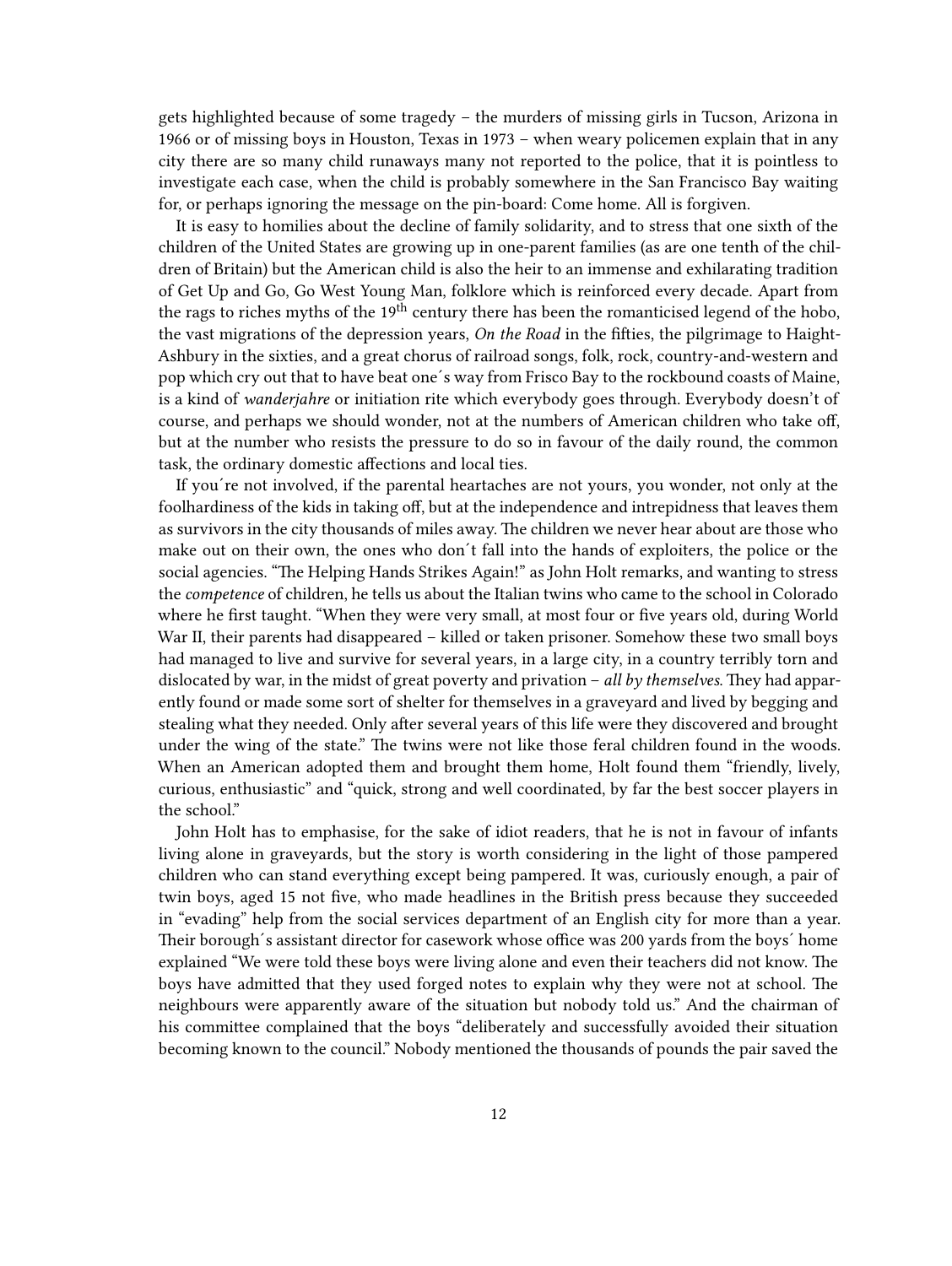council by refraining from being taken into care or suggested that they were entitled to some kind of pay-out as a reward.

The drifting child population always was considered a menace to the city. In 1703 and 1717 vagrant, begging and thieving boys in the streets of London were rounded up and shipped off to Virginia, following the precedent of a century earlier when, Joseph Hawes tells us, "The Virginia Company made arrangements with the Common Council of London to have 100 young vagrants collected from the streets of London and sent to Virginia in 1618. The Virginians were glad to have the children, and in 1919 they persuaded the Common Council to send a hundred more."

Henry Fielding, in his capacity as a London magistrate, remarked of the children who had come before him in in the year 1755–6 that "these deserted Boys were Thieves from Necessity, their Sisters are Whores from the same cause; and having the same education with their wretched Brothers, join the Thief to the Prostitute… The lives of the Father being often shortened by their Intemperance, a Mother is left with many helpless Children, to be supplied by her Industry: whose resource for maintenance is either the Wash Tub, Green Stack or Barrow. What must become of the Daughters of Such Women, where Poverty and Illiterateness conspire to expose them to every Temptation? And they often become Prostitutes from Necessity before their Passions can have any share in their Guilt…."

Mr Hawes carefully follows this theme through the cities of 19<sup>th</sup> century America. The Common Council of New York City were begged by the Rev. John Stanton in 1812 to "make an attempt to rescue from indolence, vice and danger, the hundreds of vagrant children and youth, who day and night invade our streets," and in 1826 in Boston, the Rev. Joseph Tuckerman complained about the "hordes of young boys who thronged the streets and at times disrupted the operations of the city market" while by 1849, George W. Mansell, chief of police in New York, reported to the Mayor calling attention to "the constantly increasing numbers of vagrant, idle and vicious children" who swarmed in the public places of the city. "Their numbers are almost incredible…"

In the same year in London, Albert Smith reported in a graphic vignette not on the attractions of crime and vice for the horde of children adrift in the city, but on the magic of show-biz:

"As you pass through one of those low, densely-populated districts of London you will be struck by the swarms of children everywhere collected. These children are not altogether the result of over-fecundity of the inhabitants. Their parents live huddled up in dirty single rooms, repelling all attempts to improve their condition and, whenever the rain is not actually pouring down in torrents, they turn their children out to find means of amusement and subsistence, in the streets. Picture such a bit of waste ground on a fine afternoon, alive with children. Among the revelers there is a boy, who for the last five minutes has been hanging by his legs to a bit of temporary railing, with his hair sweeping the ground. On quitting it, he goes to a retired corner of the plot, and, gravely putting his head and hands upon the ground, at a short distance from the wall, turns his heels up in the air, until he touches the house with his feet. This accomplished, he whistles a melody, claps his shoeless soles together, goes through certain telegraphic evolutions with his legs, and then calmly resumes his normal position … This boy is destined to become an Acrobat-at a more advanced period of his life to perform fears of suppleness and agility in the mud of the streets, the sawdust of the circus, or the turf of a race-course. The young Olympian gradually learns his business. He first of all runs away from home and joins a troup of these agile wanderers to whom he serves an apprenticeship. It is his task, whilst sufficiently light and slender, to be tossed about on the elevated feet of a 'Professor'-to form the top figure of the living column or pyramid, or to have his heels twisted round his neck, and then to be thrown about or worn as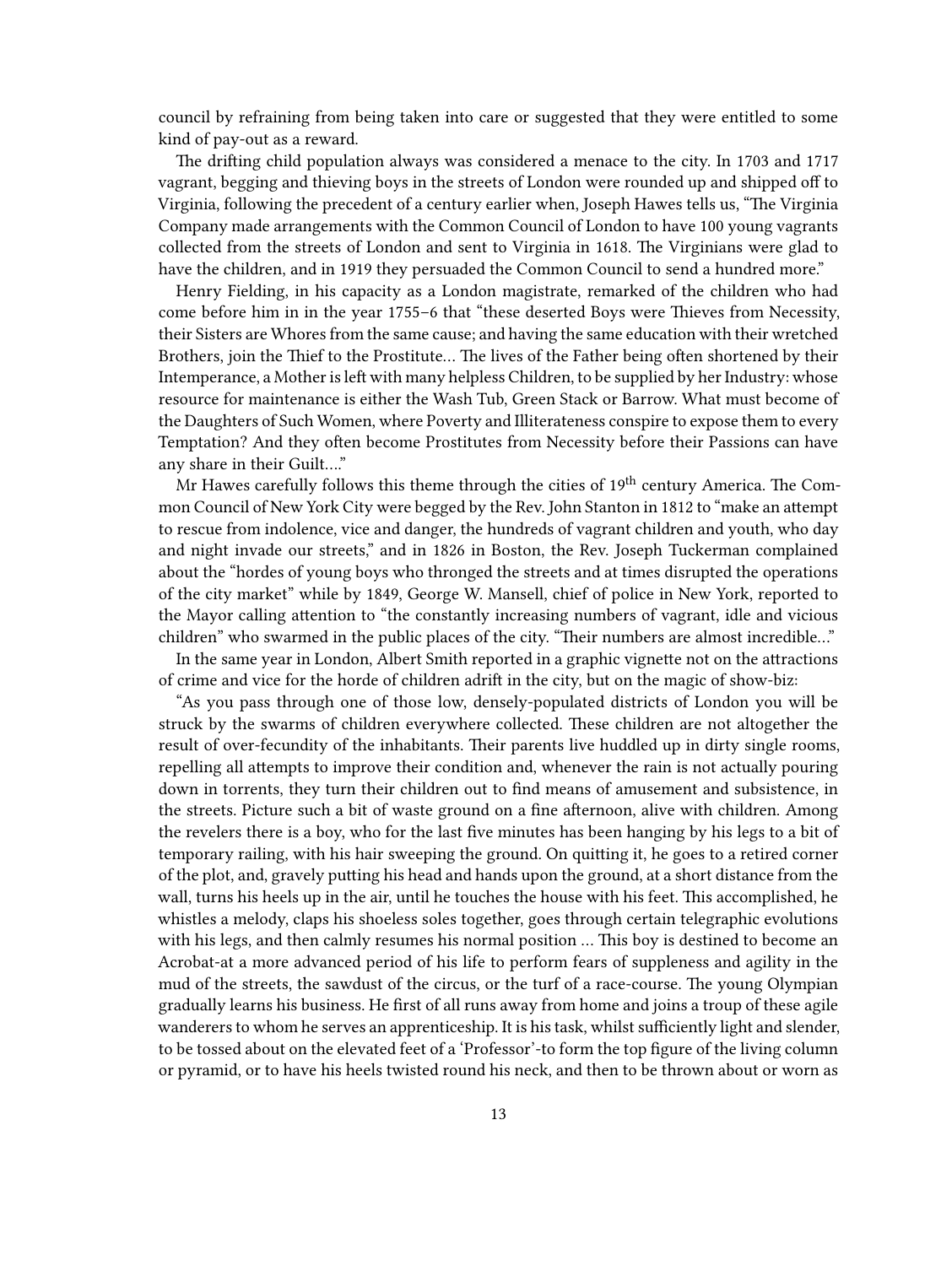a turban by the strongest man of the party. Next, in his hobbledehoy state of transition — when he has grown too big for the business just named, his office is to clear the ring with the large balls at the end of a cord, and to solicit the contributions of the spectators. And finally, he proves his fibres to be as firmly braced as those of his companions and comes out in the ocre cotton tights, the rusty-spangled braces, and the fillet of blackened silver-cord, as the perfect Acrobat."

From Gavarni the acrobat to Edith Piaf, to have started as a street entertainer as a child is part of the folklore of the entertainment industry. Boys still do cartwheels for pennies in the shopping mall of Düsseldorf and dive for the tourist's small change in the harbours of the East. When Andie Clerk was a ten-year-old in Liverpool, he worked for a queue entertainer: "He was what in the world of gymnasts was known as a good catcher. He'd chuck me up, somersault me and catch me, and if the crowd looked promising, I'd have to do a double one. 'I'll give yer an extra fling an mind yer over twice, he'd say, and he'd give me a good hiding when the folks had gone in, if I partly missed the second turn and was awkward for him to catch. I became so supple that I'd go down backwards and pick up ha'pennies in my mouth from the street which he invited people to put down. As long as there were ha'pennies coming, there I'd got to stop, picking them up and he'd take them from me. I don't think I liked it, my mouth and lips were dirty and nasty as I tried to get hold of the coins." Travelling theatrical companies and music hall or vaudeville acts, when they needed children to complete the act, used to take them off the street. "Fred Carno in his week in town would take some kids straight off the street to complete the reality of his show. And I knew a kid that Harry Tate engaged one Monday morning for the week, nightly for the six-thirty and eight-forty shows and three shows on Saturday, when the kid would be given ten shillings and depart feeling like a millionaire."

A chance in a million certainly: the intoxicating contact with the world of entertainment, the glamour of being part of it in the theatre of the street are and always were, illusions for the children of the street, but they are part of its myth for observers and street kids alike. Hence the Bogota daily *El Tiempo* has a cartoon of Copetin, the archetypal *gamine,* and hence too José Mauro de Vasconcelos' novel *O Meu Pé de Laranja Lima,* about Zezé, "the most ingenious entrepreneur among the shoe-shine boys of the city, superb at conning rich customers, untiring in his efforts to help support his huge, hungry, angry, penniless family, and absolutely unable to curb his infinities of leftover energy and inspiration," which was the best-selling novel in Brazil in the early nineteen-seventies. A hundred years earlier in London and New York there was a similar vogue for books like the novels of Horatio Alger or his English equivalents. In the English genre the city waifs usually died of hunger and cold, but in their innocent virtue were an inspiration to all around them; in the American versions they had that plucky get-up-and- go character which ensured, as it does with Copetin or Zezé, that they will be among the survivors.

To a child's hopeful vision, the myth is true. Mayhew found that the children of the street could not bear the restraints of a more secure existence, and Sarita Kendall writes today of the real life Copetinos of Bogota that "freedom and adventure are the chief attractions of the streets *-gamines* who have described their lives to me emphasise the excitement and the independence above all, dwelling on the misery only when they expected to get a tip," while a present-day Indian social worker, Jailakshmi, says "slum children are free birds, they want to be free all the time." Well over a century ago a 12-year-old street trader answered Mayhew's question with, "No, I wouldn't like to go to school, nor to be in a shop, nor be anybody's servant but my own."

The Victorians respected this fiery independence, except for the convicted child who was to have his spirit crushed in prison or reformatory, because it fitted the ideology of self-help. Thus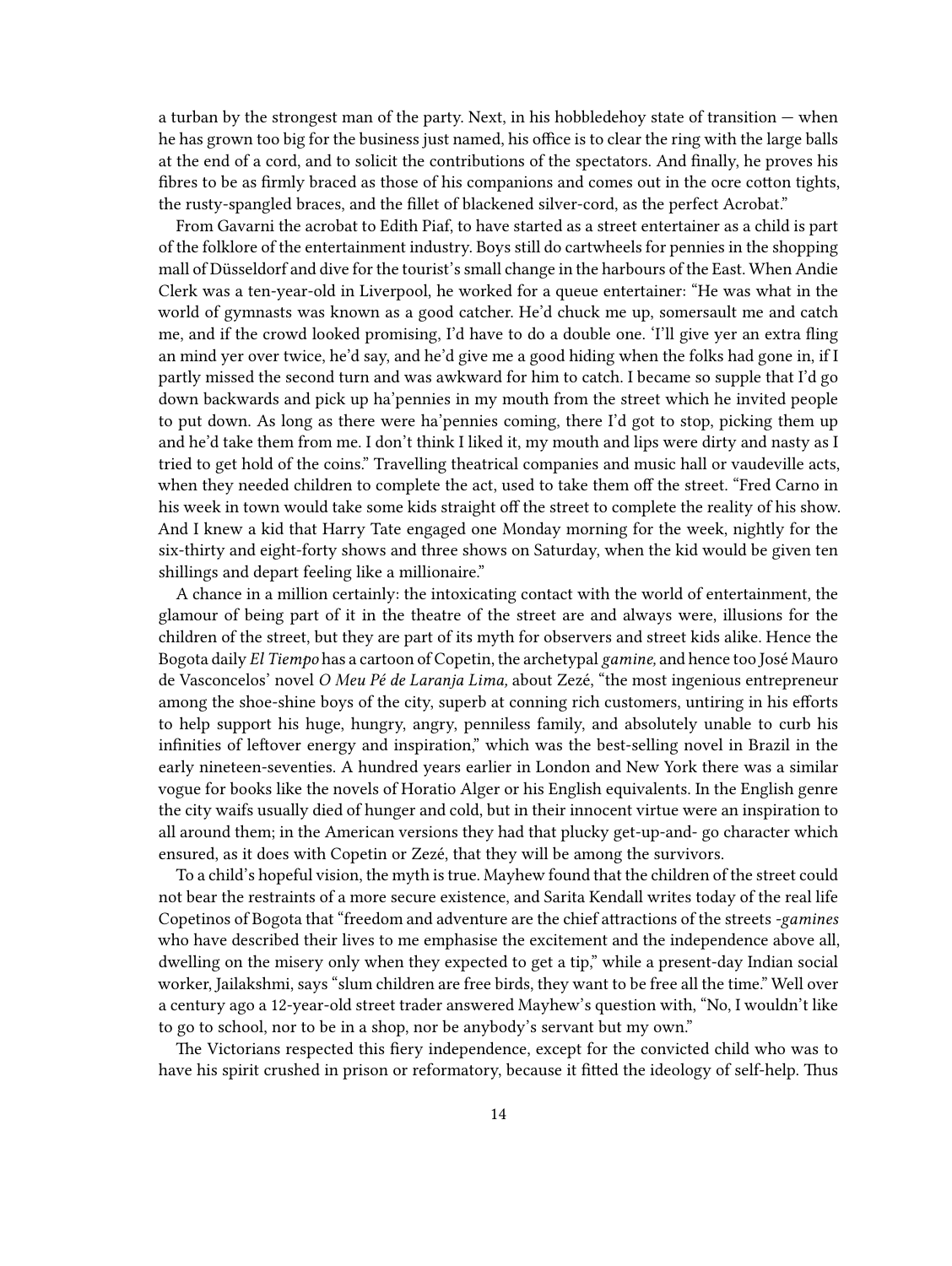the Children's Aid Society in New York, which disapproved of indiscriminate alms-giving as perpetuating pauperism, provided a Newsboys' Lodging House for paperboys and shoeshine boys, with evening classes as well as beds and meals, for which the boys were obliged to pay. James Mc-Gregor set up a Shoeblack Society in London in 1851 to house the boys who supported themselves by cleaning the shoes of visitors to the Great Exhibition, and in 1868 Dr Barnardo organised a Woodchopping Brigade. Such occupations for vagrant children were more susceptible to literary romanticisation than the more characteristic trades of begging, crossing-sweeping, theft, prostitution, or the variety of "street- finders" listed by Mayhew: the bone-grubbers, rag-gatherers, pure-finders, cigar-end and old wood collectors, dredgermen, mudlarks and sewer-hunters.

The visitor to the cities of Asia, Africa and Latin America, swarming with children, scratches his head and wonders why the scene has a kind of familiarity, Slowly it dawns on him that he has been prepared for the scene by Tom Jones and Oliver Twist. When he doesn't get this feeling he knows he is in a police state, and the children are out there in enormous black townships like Soweto, or that they dare not show themselves for fear of the police. The late Robin Copping went to Ecuador to collect zoological specimens and found that the authorities inQuito and Guayaquil imposed a 9 pm curfew on unaccompanied children. He set up clubs for the street children where, besides meals, they were paid to attend classes, to compensate them for loss of earnings. When Richard Holloway went to Addis Ababa he found that the boys of eight to fourteen who throng the city from the countryside perpetually "live on the defensive", but that "when the possibilities of attending school were presented to them these were eagerly accepted, They tended to identify themselves as scholars and therefore a cut above their former associates still on the street. " When Mike Francis of International Children's Aid sought in Dacca to provide facilities for some of the hundreds of children thrown out on the streets as a result of social upheaval and poverty, and living at the mercy of gangs specialising in prostitution and slavery, he found that much of his time was spent in trying to secure the release of untried children from the Central Jail, where their lives were even more perilous than in the streets.

In the cities of the poor world, it is, Richard Holloway remarks, "important to understand that street boys are extremely realistic about the world they live in. However wretched life is on the streets they are keenly aware that the city holds the promise of much more for them than their original feudal farms." But it is also important to understand that the runaway children of the rich world have the same conviction. And in the tightly organised Western city they are *obliged* to disappear into one or other of the urban sub-cultures. Imagine a runaway child from Strathclyde who had the naivety to present himself at a London comprehensive school to ask for an education. In the first place he wouldn't be wanted, and in the second, the initial telephone call made on his behalf would be to the police. The example never actually arises because the first thing the child has discovered is that the system is something to be avoided, or at most exploited, rather than to be used.

A variety of networks are at the disposal of the runaway child who knows the passwords and links. Those who don't know them learn very rapidly, or fall very soon into the hands of the police. One is the world of squatting, which in London has become absolutely essential to the young incomer of any age since the cheap rented room has disappeared. Another is the drug subculture, another is the world of clubs and discos, and the final one is that of prostitution. The migrant juvenile has pathetically few assets to exploit, so it is not surprising that one of them is catering for minority sexual tastes. The prostitution of young girls was one of the unmentionable commonplaces of the Victorian city, made mentionable by the trial of the crusading journalist W.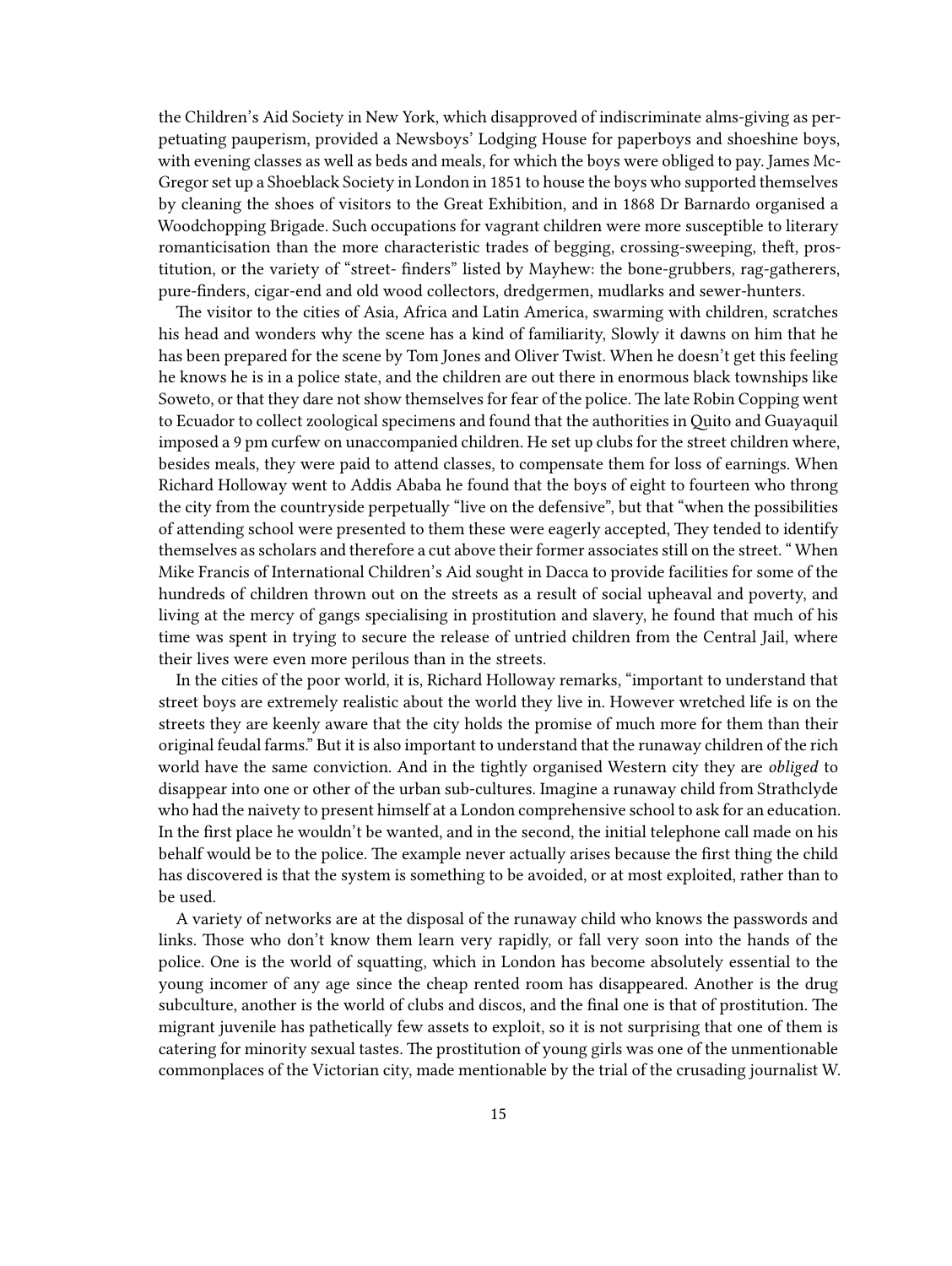T. Stead in 1885 following his series of articles "The Maiden Tribute of Modern Babylon". Kellow Chesney says that "According to the chaplain of Clerkenwell Jail, the appeal of immaturity had so increased by the early 'eighties that) where it had once been common for child prostitutes to ape the appearance of adults, it was now grown prostitutes who got themselves up to look like children."

The event which brought home to a wide public in Britain truths known to any observer of the city scene, was the Yorkshire television programme "Johnny Go Home". This grew from the experience of two members of the firm's documentary team who, leaving a film cutting room off Wardour Street in the early hours of the morning, stumbled over two young boys asleep on the pavement. Asked what they were doing there in the depth of winter, the boys replied, "We live here". John Willis, who eventually directed the programme, recalled that "Next day, everybody at the documentary department had nagging doubts. Everyone knows about winos, squatters and tramps. But these were healthy young boys, and although only half a dozen sentences had been exchanged with them, what struck us was their acceptance of the essential normality of their existence."

The situation in British cities is that hostels run by official or reputable voluntary bodies are not available for "children", which in the legal sense means anyone under seventeen. It would in fact be illegal to make such provision. The large number of vagrant children, many of them runaways from Scotland and the North-East, have no official existence in London. There was more provision for them in Victorian times than today. Then as now, they arrived at the main line stations which were the hunting ground of the charitable organisations then, and of "Bishop" Roger Gleaves and his assistants a hundred years later.

The first part of Mr Willis's film picked out just a few of the young wanderers from the West End. One was Annie, who began to leave home for a few days at a time, sleeping on the Circle Line, when she was 10. At 12 she became a junkie, later she was raped, and by now she had been through eleven institutions, always running away. Sixteen when the film was made, she got her breakfast from the nuns in Blandford Street and spent her days "bottling for a busker" (collecting the money for a street musician). Another was Nicholas, a boy prostitute who, after wandering homeless for a week, found it possible to make  $£80$  in a few hours, charging  $£5$  for 'tossing off' his clients. "It was a frightening experience at first but it dawned on me that it was an easy way to get money. It's a boring and lonely life. Others don't like you if you're 'one of them' ". Yet another was Tommy, who ran away from his parents' home in Glasgow. He had been picked up at Euston Station, used for pornographic photographs and thrown out again. Then he was collected by Gleaves and installed in one of his chain of hostels at Lambeth, and sent to register for social security payments giving his age as 17.

The  $\epsilon$ 9 a week was collected by Gleaves for each inmate. They lived in squalor on canned beans and old frozen food. Mr Willis's story would have ended there, but when the television crew went back to the hostel to get more film, they found it full of police investigating the brutal murder of a 19-year- old resident, by three employees of Roger Gleaves. The second part of their film investigated the events surrounding his death, and it ended back in Piccadilly to comment that the children drifting there were getting younger every year, and to watch Johnny, just 11, finding his way to the bright lights.

The viewers were not told Johnny's story, but when John Willis and the executive producer Michael Deakin recounted the background to the film they explained Johnny's mode of survival in the city. "To describe Johnny as a truant would be mild. Quite simply he cannot remember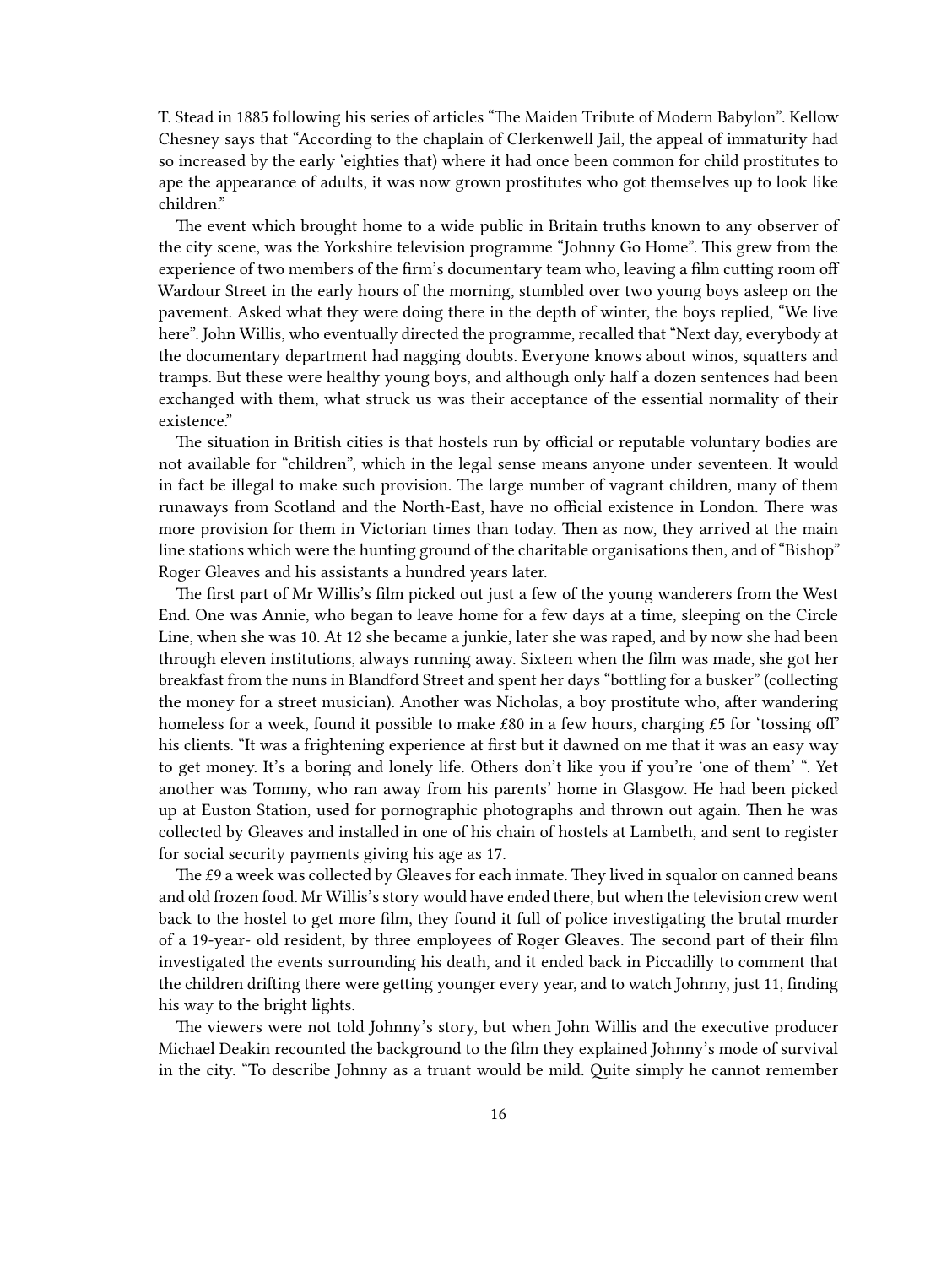when he last went to school … When he swaggers down the street in the Elephant and Castle where he lives, other kids' mothers turn their heads. He is at once pretty and masculine, an irresistible combination in a young boy." He lived with his drunken father in two squalid rooms, and "A couple of years ago he evolved a pattern of life, better adapted to surviving in so uncaring an environment, and up till now it has succeeded in making him both happy and, after a very special fashion, educated." After his father had gone to work, Johnny would climb over the back fence to see his friend Ernie, an ex- boy prostitute in his middle twenties, to go up west. "They all treated Johnny as though he were one of them, and an adult. Better still, they admitted him to a club, a society of people who lived outside the regulations of what they called straight society. In their world people stole, or ripped things off, naturally and logically." When Ernie was arrested for a car theft, Johnny was devastated, and went again to the West End to see what would turn up.

The situation revealed to a vast public by "Johnny Go Home" received immense public discussion, if only for its revelation of how Roger Gleaves was able to exploit the welfare system, and take in the Charity Commissioners, the Department of Health and Social Security, the police, the probation service, several borough councils and a prison governor. It led to demands for better advice back home for children likely to flee to London, and for a more effective travellers' aid service at the London stations as well as demands for the closing of amusement arcades in the West End where the runaways congregated and were picked up. Official guesses at the time the film was made assumed the number of vagrant children in London to be between 25,000 and 30,000. The police in their "juvenile sweeps" of the West End round up and send home a dozen a week, usually the least experienced. But another twenty arrive in London every day. Those who are sent home seldom stay home. Tommy for example was taken back to his home by the television company. Di Burgess says, "We took him back to his parents' council flat on one of those grim estates just outside Glasgow. His parents were good, down-to-earth Glaswegians who genuinely didn't know where he was and worried about him. But it didn't work. He wouldn't even stay the night." What happens to the runaways in the end? Deakin and Willis concluded that "for a surprising number of the cases we followed, in the end things turned out better for the kids than we at least had ever expected."

In all the acres of sanctimonious comment that the episode provoked, the wisest summing up came from Don Busby, the editor of a homosexual newspaper who remarked that the more sheltered members of the viewing public "would be very likely to identify the monster Gleaves with all those men who befriend boys. Indeed one of the major effects of the programme is that it has now made it difficult for *anyone* to befriend these boys apart from the authorities. In fact the greater percentage are running away from local authority 'Care' homes because they are unhappy there … Why do so many boys run away? This is the question which should have been asked. Almost all boys run away because they are starved of affection. It is not surprising that they will respond to the affection offered by the first stranger who comes along. The social services attempt to 'look after' their economic and moral needs, but are incapable of satisfying their basic emotional needs. Johnny doesn't *want* to go home."